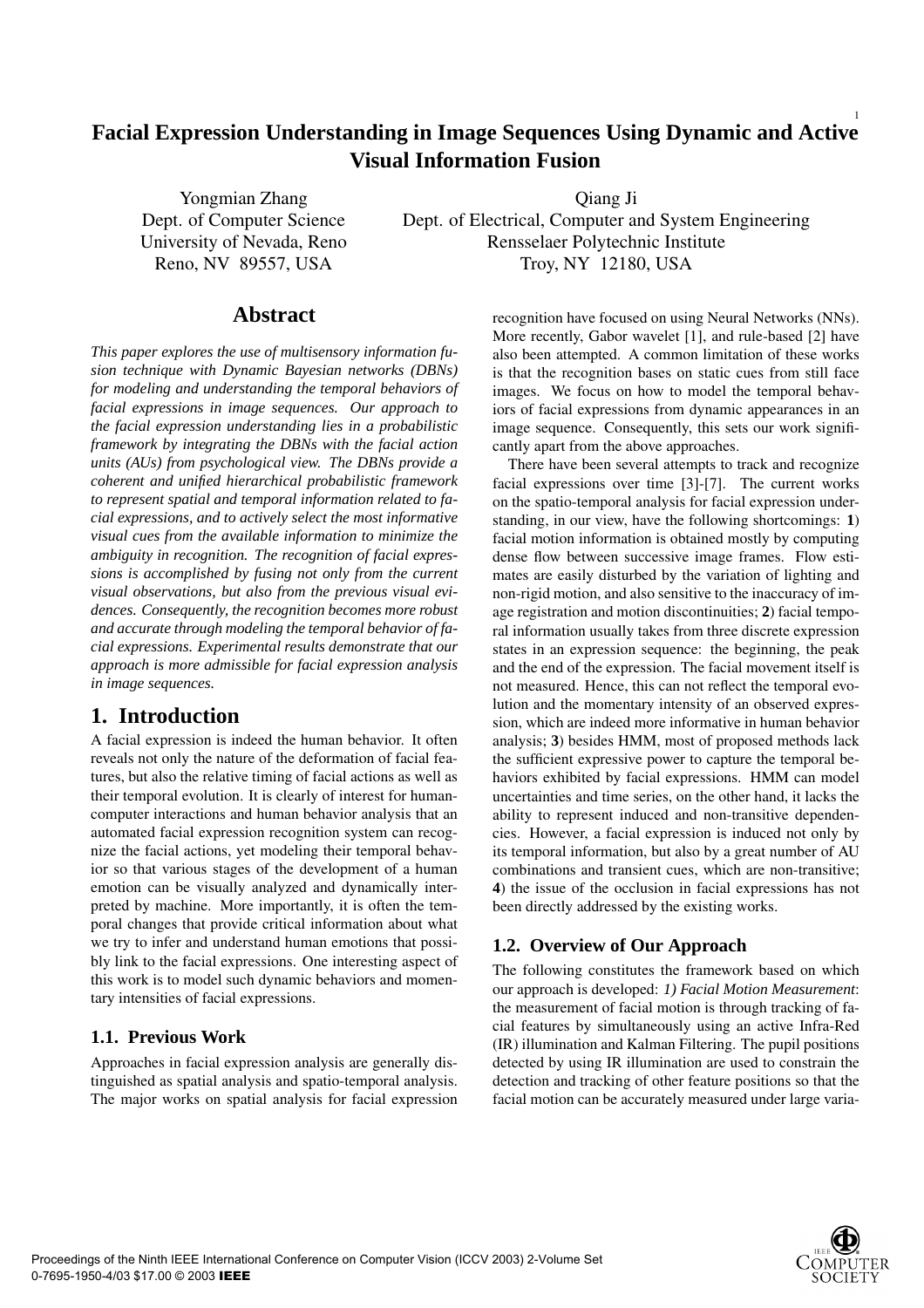tions of head motion; *2) Facial Expression Representation*: facial expression representation integrates the DBNs with the facial AUs from psychological views. The DBNs provide a coherent and unified hierarchical probabilistic framework to represent not only the causal relations of facial expressions to the complex combinations of facial AUs, but also temporal behaviors of facial expressions; *3) Facial Expression Recognition*: facial expression recognition lies in a framework of dynamic and active multisensory information fusion. This facilitates dynamically modeling temporal evolution of facial expressions, and increasing the robustness in handling occluded expressions or the uncertainty of feature measurement in dynamic imagery.

## **2. Facial Feature Tracking**

Our approach to facial feature tracking relies on an active IR illumination as shown in Fig.  $1(a)$ , so that it can detect pupils under large variation in lighting and head orientations. To assist pupil detection, the person's face is illuminated with an IR illuminator, which produces the dark/bright pupil effect [8], [9], as shown in Fig.  $1(b)(c)$ . The detected pupils are subsequently tracked using a technique based on combining Kalman filtering with mean shift tracking. The pupil positions are then used to constrain the possible positions of other facial features. The simultaneous use of IR illumination and Kalman Filtering makes our approach more robust and insensitive to the variations in lighting, head motion, and non-rigid expression change. Details on pupil detection and tracking may be found in [9].



Fig. 1. (a) IR camera setting; (b) dark/bright pupil effect

## **3. Facial Information Extraction 3.1. Linguistic Descriptions**

It is generally believed that the six facial expressions including happiness, sadness, anger, disgust, fear, surprise, can use culture and ethnically independent AUs to linguistically describe them. Such AUs were developed by Ekman and Friesen in their FACS [10]. We adapt the AU-coded descriptions of facial expressions in the FACS to describe the six emotional expressions. To facilitate our introduction to facial expression modeling, we illustrate the facial AUs that are pertinent to the six expressions in Fig. 2, which are directly adapted from [10].

A facial expression is indeed the combination of AUs. We group AUs of facial expressions as primary AUs and auxiliary AUs. By the primary AUs, we mean that the AUs or AU combinations can be clearly classified as or strongly pertinent to one of the six expressions without ambiguities. In contrast, an auxiliary AU is the one that can only be additively combine with primary AUs to provide complementary support to the facial expression classification. As such, a facial expression contains primary AUs and auxiliary AUs. For example, an AU9 can be directly classified as a type of a disgust; while it is ambiguous to classify a single AU17 to be a disgust. When an AU9 and an AU17 appear simultaneously, the facial appearance is more to be the expression of a disgust. Table I gives a summary of primary AUs and auxiliary AUs which are associated with six expression categories. By combining the primary AUs within the same category, the belief of classification to that category increases, as shown in Fig. 3(a). However, the combination of the primary AUs across different categories may result in: 1) a primary AU combination belonging to other categories, e.g., the combination of AU1 (a primary AU of the "sadness") and AU5 (a primary AU of the "surprise") generates a primary AU combination of the "fear" as illustrated in Fig. 3(b); 2) increasing ambiguity, e.g., when AU26 (a primary AU of the "surprise") combines with AU1 (a primary AU of the "sadness"), the belief of "surprise" is reduced and the ambiguity of classification may be increased as shown in Fig. 3(c). These characters are systematically represented by a probabilistic framework presented in Section 4.



Fig. 3. Examples of AU combination; (a) AU12+AU6 enhances the happiness; (b) AU1+AU5 becomes the fear; and (c) AU26+AU1 increases ambiguity between the surprise and fear

## **3.2. Facial Feature Extraction**

In order to automatically extract the activation of the muscles from a face image, we have to quantitatively code AUs into facial feature movements that can be extracted directly from the face image. Fig. 4 presents facial geometrical relationships and furrow regions. In order to adapt the FACS description for machine recognition of facial expressions, there is a need to establish a simple and unique relation between changes of the feature points and the corresponding AUs. Table II gives quantitative description of AUs based

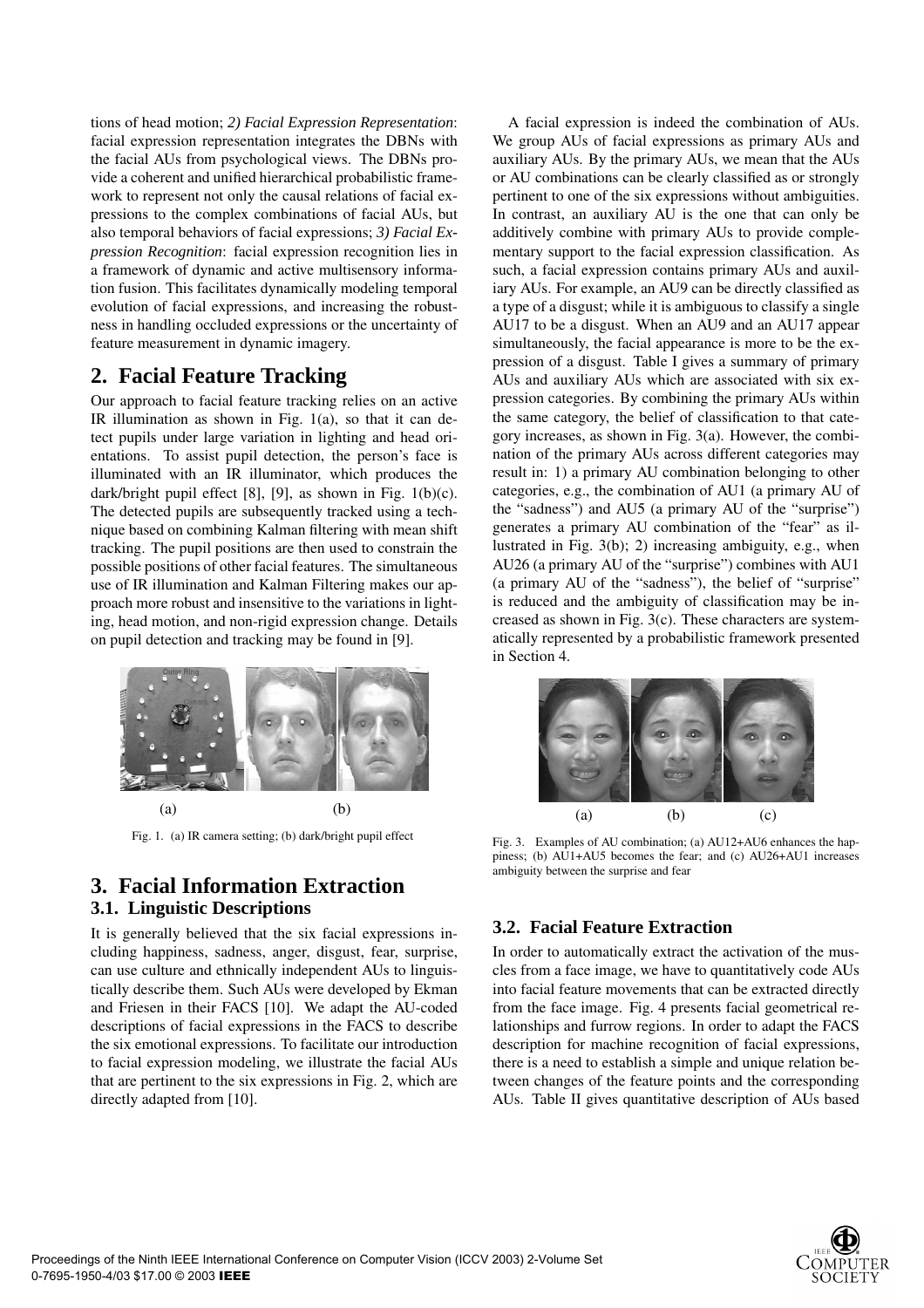

Fig. 2. Face action units for the components of six basic facial expressions (adapted from Ekman and Friesen [10])

TABLE I SIX EMOTIONAL EXPRESSIONS ASSOCIATED WITH AUS, AU COMBINATIONS AND TRANSIENT FEATURES

| Emotional | Primary Visual Cue |       |         |       |       |    | <b>Auxiliary Visual Cue</b> |    |    |    |                                                                 |
|-----------|--------------------|-------|---------|-------|-------|----|-----------------------------|----|----|----|-----------------------------------------------------------------|
| Category  | AU(s)              | AU(s) | AU(s)   | AU(s) | AU(s) | AU | AU                          | AU | AU | AU | <b>Transient Feature(s)</b>                                     |
| Happiness | n                  |       |         |       |       | 25 | 26                          | 16 |    |    | wrinkles on eye outer corners;<br>presence of nasolabial furrow |
| Sadness   |                    | 15    |         |       |       |    |                             | 25 | 26 |    |                                                                 |
| Disgust   |                    | 10    |         |       |       |    |                             | 26 |    |    |                                                                 |
| Surprise  |                    | 26    | 27      | $1+2$ |       |    |                             |    |    |    | furrows on the forehead                                         |
| Anger     |                    |       |         | 23    | 24    |    | 25                          | 26 | 16 |    | vertical furrows between brows                                  |
| Fear      | 20                 | 1+5   | $5 + 7$ |       |       |    |                             |    | 25 | 26 |                                                                 |

on their linguistic descriptions. Consequently, the facial visual changes are automatically measurable on imagery. Additionally, the symmetric property of human face allows us to generate the redundant visual information for some feature points (e.g., feature points surrounding eyes) which can be used to reduce the information uncertainty possibly resulted from missing feature, inaccurate tracking or partial occlusions. Some feature points, such as eye outer corners, are vulnerable to be occluded by head rotation, and thus, we use more than one way to measure the feature displacements related to these points. Failure of one way is therefore supplemented by another way. Take AU4 for example, we measure not only  $\angle HFI$  (see Fig. 4), but also the movement about the vertex of the upper eyelids as shown in Fig. 5.

The regions of facial wrinkles and furrows as shown in Fig. 4 are located by the facial feature positions through feature tracking. The presence of furrows and wrinkles on an observed face image can be determined by edge feature analysis in the areas that transient features appear. Fig. 6 shows the examples of transient feature detection. The contraction and extension of facial muscles may deform the initial nasolabial fold to a particular shape as depicted in Fig. 7(a). After a nasolabial fold is detected, we approximate the shape of a nasolabial fold as a quadratic form by fitting a set of the detected edge points in a least-square sense. The coefficients signifies the curvature of the nasolabial fold exhibited by some facial AUs.

#### TABLE II THE DESCRIPTIONS OF FACIAL VISUAL CUES

| <b>AUs</b> | <b>Facial Visual Cues</b>                                               | Visual Channel(s) |
|------------|-------------------------------------------------------------------------|-------------------|
| AU1        | $\angle FHJ$ , $\overline{JF}$ increased OR                             |                   |
|            | $\overline{J}\overline{F}$ increased, 18 non-increased                  | <b>Brow</b>       |
| AI12       | 18 increased and $\overline{J}\overline{F}$ non-increased               |                   |
|            | furrow in $\Box Z$ increased                                            | Brow, Wrinkler    |
| AI14       | 18. $\overline{FJ}$ , $\overline{JJ'}$ decreased.                       |                   |
|            | $/HFI$ increased and                                                    |                   |
|            | wrinkle in $\Box Y$ increased                                           | Brow, Wrinkler    |
| AU5        | 16. $\overline{JF}$ and $\overline{JJ'}$ increased                      | Lid               |
| AI16       | nasolabial furrow presence and                                          | Nasolabial.       |
|            | wrinkle in $\Box V$ increased                                           | Wrinkler          |
| AU7        | $/HFI$ non-increased and                                                |                   |
|            | $/HGF$ increased                                                        | Lid               |
| AU9        | wrinkle increased in $\Box X$                                           |                   |
|            | nasolabial furrow presence OR                                           | Wrinkler,         |
|            | $\overline{PF}$ , $\overline{FJ}$ decreased                             | Nasolabial        |
| AI10       | <i>l</i> 4 decreased and $ \overline{FC} - \overline{F'C'} $            |                   |
|            | increased, nasolabial presence OR                                       | Lip,              |
|            | $\overline{OD}$ decreased, $\overline{DB}$ , $\overline{C'C}$ increased | Nasolabial        |
| AU12       | $\overline{FC}$ , $\overline{F'C'}$ decreased,                          |                   |
|            | $\overline{CC'}$ increased, $\overline{GI}$ non-increased               | LipCorner         |
| AU15       | $\overline{FC}, \overline{F'C'}, \overline{CC'}$ increased              | LipCorner         |
| AU16       | $\overline{OD}$ non-change, $\overline{DB}$ decreased                   | Lip               |
| AU17       | $\overline{OB}$ decreased and                                           |                   |
|            | wrinkle in $\Box U$ presence                                            | Chin, Wrinkler    |
| AU20       | $\overline{CC'}$ increased and                                          |                   |
|            | $\overline{FC}, \overline{F'C'}$ non-change                             | LipCorner         |
| AU23       | $\overline{DB}, \overline{CC'}$ decreased                               | Lip               |
| AU24       | $\overline{DB}$ decreased, $\overline{CC'}$ non-change                  | Lip               |
| AU25       | $\overline{DB}$ increased, $\overline{DB} < T_1$ ,                      |                   |
|            | $\overline{CC'}$ non-increased                                          | Mouth             |
| AU26       | $T_1 < \overline{DB} < T_2$ , $\overline{CC'}$ non-increased            | Mouth             |
| AU27       | $\overline{DB} > T_2$ , $\overline{CC'}$ non-increased                  | Mouth             |

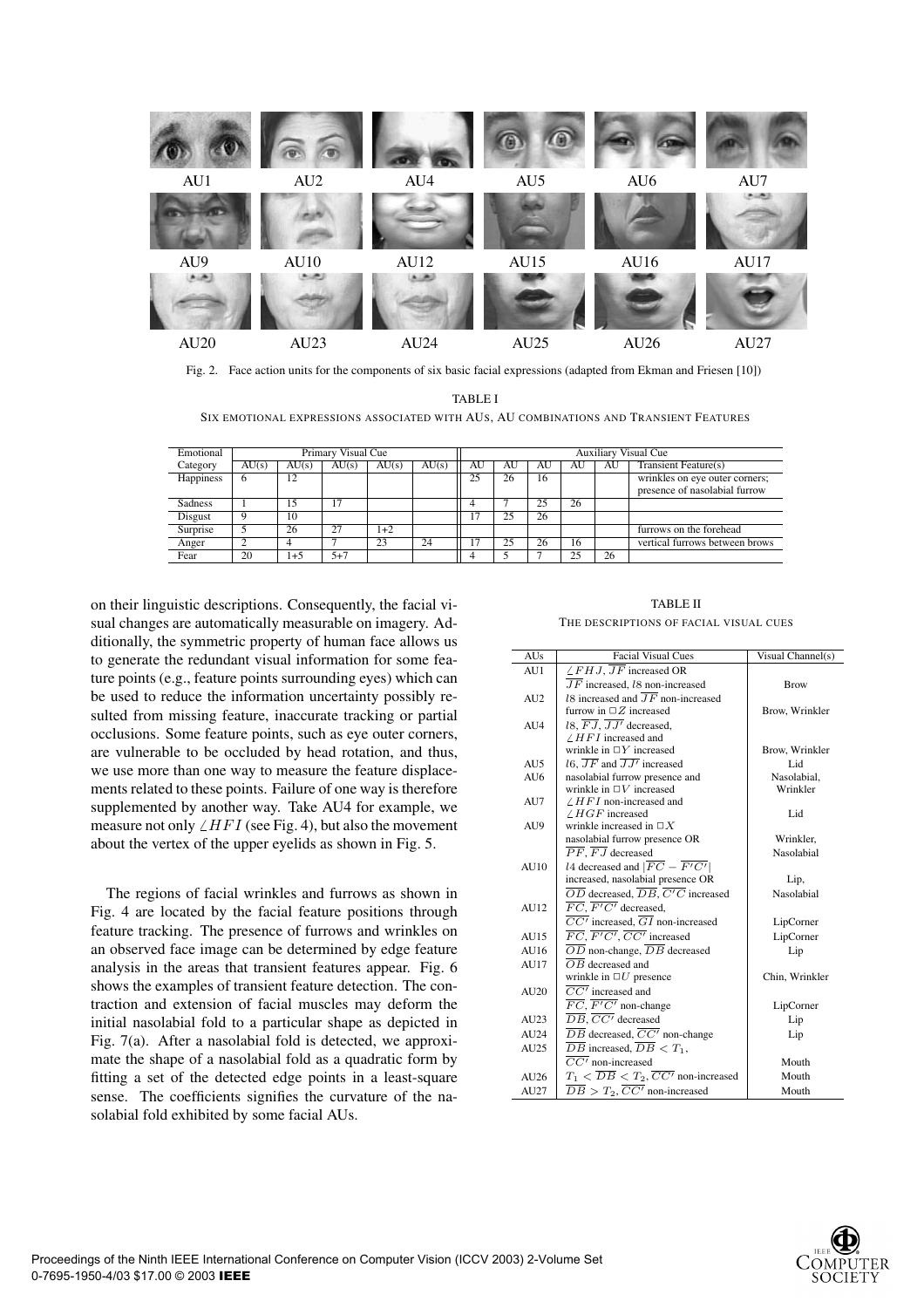

Fig. 8. BN causal model of six basic emotional expressions Note: HAP - Happiness; SAD - Sadness; ANG - Anger; SUP - Surprise; DIS - Disgust; FEA - Fear. Node HP means primary AUs for Happiness; while HA means auxiliary AUs for happiness, and so forth



Fig. 4. The geometrical relationships of facial feature points, where rectangles represent the regions of furrows and wrinkles.



Fig. 5. The vertex of the upper eyelid usually shifts to eye inner corner as a subject performs anger; (a) neutral state; (b) anger

## **4. Modeling Facial Expressions 4.1. BN Model of Facial Expression**

According to the causal relations between AUs and the six expression categories as linguistically described in Table I, we build the BN model as shown in Fig. 8. Our BN model of facial expression consists of three primary layers: classification layer, facial AU layer and sensory information layer. The classification layer consists of a class (hypoth-



Fig. 6. Transient feature detection; (a) horizontal wrinkles between eyes; (b) horizontal wrinkles on the forehead

esis) variable *C* including six states  $c_1, c_2, \dots, c_6$ , which are in the correspondence of *happiness*, *sadness*, *disgust*, *surprise*, *anger* and *fear*, and a set of attribute variables denoted as *HAP*, *ANG*, *SAD*, *DIS*, *SUP* and *FEA*. The goal of this level of abstraction is to find the probability of class state *ci*, which represents the chance of class state  $c_i$  given facial observations. The AU layer is analogous to linguistic description of the relation between AUs and facial expressions as described in Table I. Each expression category consists of primary AUs and auxiliary AUs. A primary AU contributes stronger visual cue to the understanding of the facial expression than an auxiliary AU does. Hence, the likelihood of primary AUs to the facial expression is higher than that of auxiliary AUs. The lowest level of layer in the model is the sensory information layer containing visual information variables, such as *Brows, Lips, Lip Corners, Eyelids, Cheeks, Chin, Mouth, Nasolabial Furrow*, and *Wrinkles*. All variables in this layer are observable.

### **4.2. Dynamic Modeling**

Facial expressions can be said to express emotions and they vary according to subject-environment interaction. As illustrated in Fig. 9, an expression sequence, in many cases, sequentially contains multiple expressions with a different

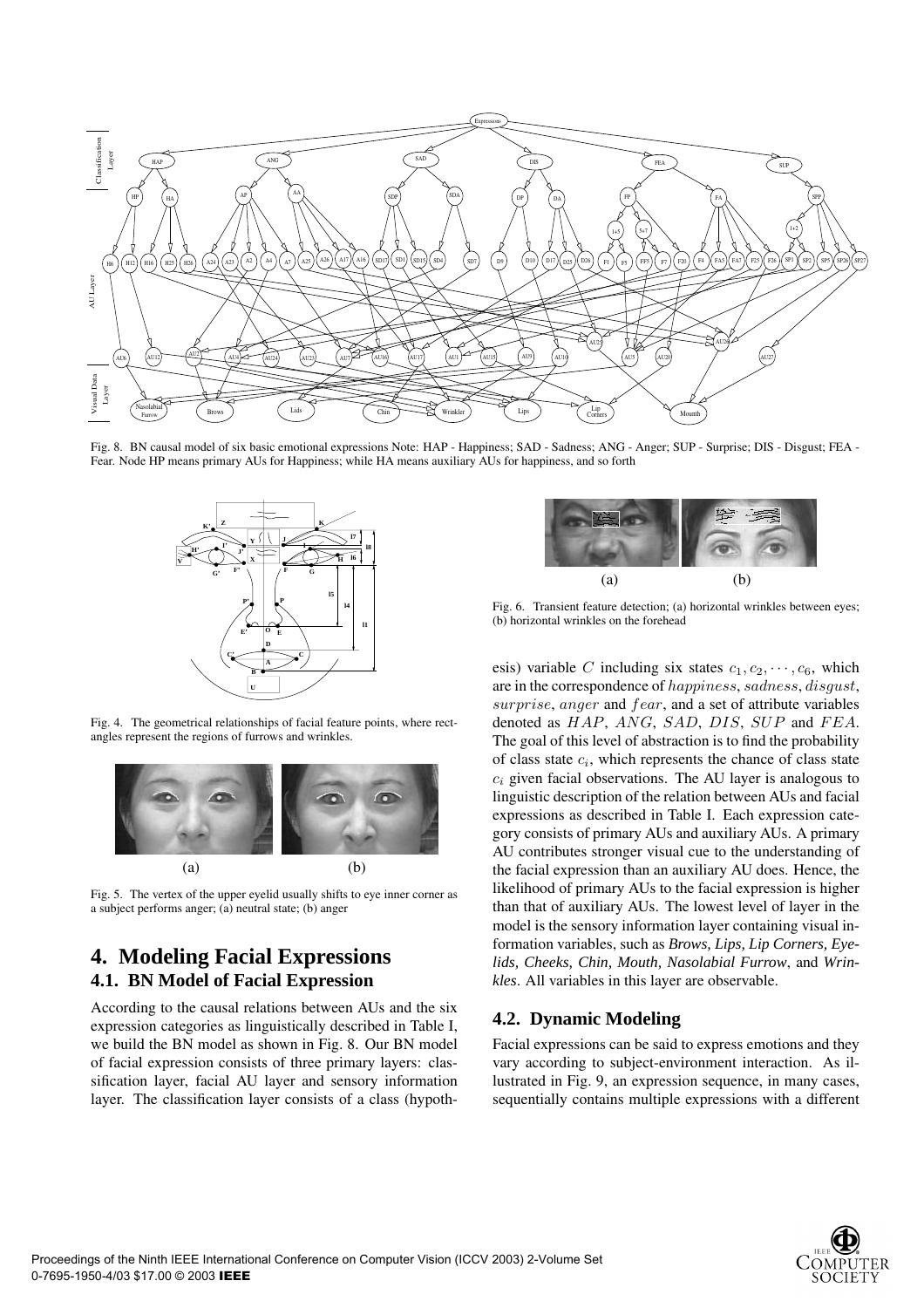

Fig. 7. (a) The possible shapes of a nasolabial fold due to facial activities; (b) the example results of nasolabial fold detection

intensity of facial action due to the change of object in environment or in thought, and evolves over time until the visual information about the underlying the emotional expression can be classified. Modeling such temporal behaviors of facial expressions can lead to better understand the human emotion at each stage of its development.



Fig. 9. An illustration that an expression sequence contains two emotional expressions, a surprise followed by a smile

Static BN modeling of facial expression works with visual evidences and beliefs from a single instant in time, and it lacks the ability to express temporal dependencies between the consecutive occurrences in image sequences. To overcome this limitation, we use DBNs for modeling the dynamic aspect of a facial expression. Our DBN for facial expressions is made up of interconnected time slices of SBNs exactly described above, and the relationships between two neighboring time slices are modeled by the first order Hidden Markov model. The relative timing of facial actions during the emotional evolution is described by moving a time frame in accordance with the frame motion of a video sequence, so that the visual information at the previous time provides diagnostic support for current visual evidences. Eventually, the belief of the current hypothesis

of expression is inferred relying on the combined information of current visual cues through causal dependencies in the current time slice, as well as the preceding evidences through temporal dependencies. Fig. 10 shows the temporal dependencies by linking the top level of SBN in Fig. 8. Consequently, the visual evidences from the preceding time



Fig. 10. The temporal links of DBN for modeling facial expression (two time slices are shown). Node notations are given in Fig. 8

slice serves as new prior information, and the prior information is integrated with current data to produce a posterior estimate of current facial expression.

### **4.3. Active Fusion of Visual Cues**

A facial expression involves simultaneous changes of facial features on multiple feature regions. Some of such facial deformations extracted from face images possibly result from the errors in facial feature detection and tracking due to the limitation of tracking accuracy. For facial activities at a given time, there is a subset of visual information that is the most informative for the current goal to reduce the ambiguity of classification the most. If we can actively and purposively choose such visual cues for fusion, we can achieve a desirable result in a timely manner while reducing the ambiguity of classification to a minimum.

From the multisensory information fusion point of view, we have *n* hypothesis of emotional states,  $H = \{h_1, \dots, h_n\}$ . The visual observations,  $E =$  ${E_1, \dots, E_m}$ , which is obtained from *m* diverse visual sources, forms an information vector. The information fusion is to estimate a posterior probability that  $H = h_i$  is true given **E**, i.e.,  $P(H = h_i | \mathbf{E})$ . By the most informative sources, we mean the sensory data from a subset,  $E \subset \mathbf{E}$ , that after integrating with the existing data, can maximize the certainty of *H*, given *E*, i.e., it can lead the probability of hypothesis,  $P(H = h_i | E \subset \mathbf{E})$ , closest to either 1 or 0, and the ambiguity of the hypothesis can be reduced to a minimum. In our approach, a fusion system is cast in a DBN framework as shown in Fig. 11. The DBNs provide a dynamic knowledge representation and control structure that allows sensory information to be combined according to the rules of probability theory. The active sensor controller (see Fig. 11) serves as sensor cueing that allows the

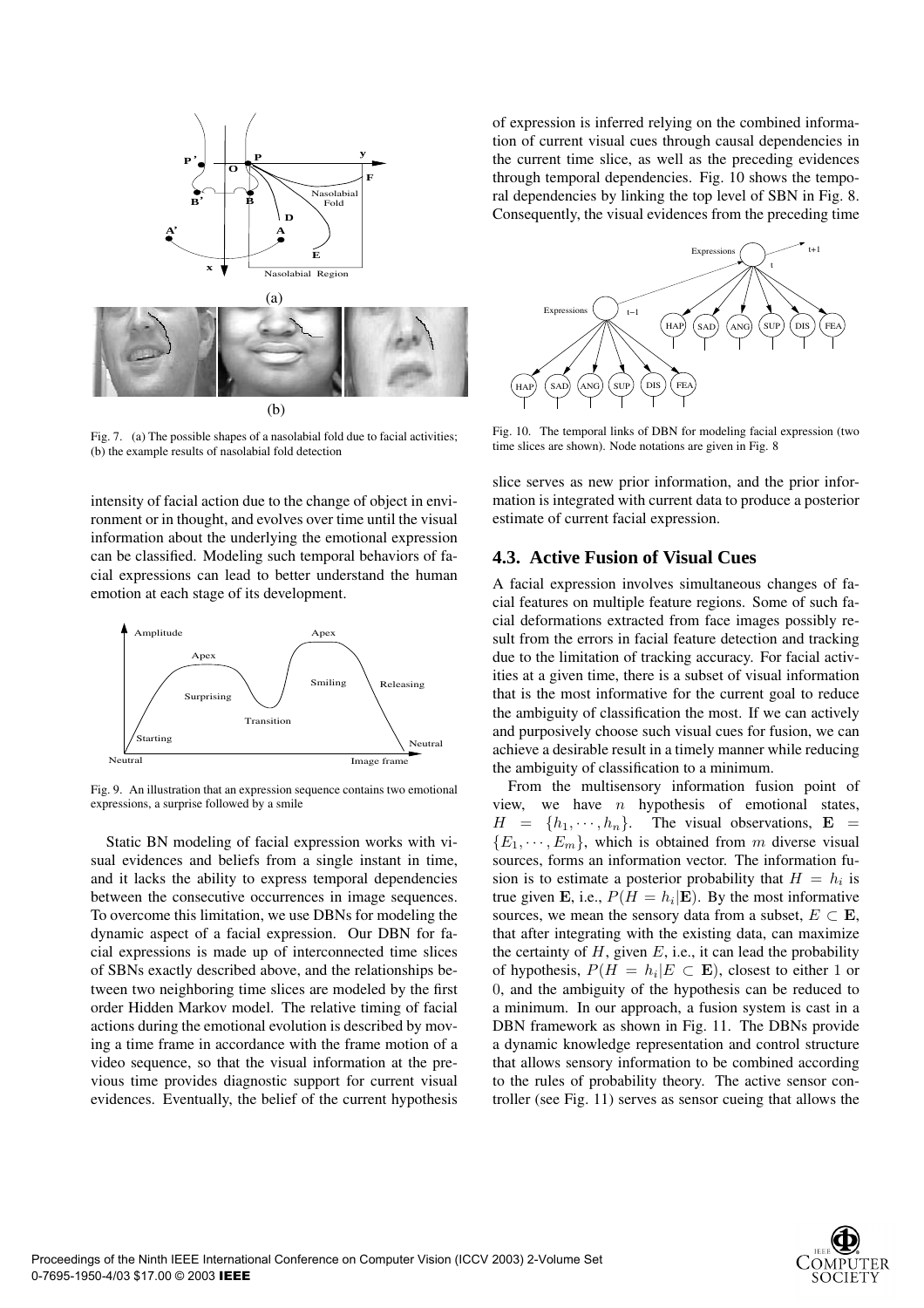recognition system to actively select a subset of facial features to produce the visual information that is the most relevant to the current emotional state. Which subset of facial feature regions needs to be sensed is determined by evaluating the uncertainty reducing potential of possible consequences resulted by sensing various facial feature regions (visual channels).



Fig. 11. A conceptual framework of DBN based active information fusion. The system consists of a Goal, Hidden States, an Active Sensor Controller, and Sensory Data

The uncertainty reducing potential is formulated in the framework of mutual information theory. Extending Shannon's measure of entropy, we can obtain the uncertainty reducing potential  $I(H|E_1, E_2)$  if two sensors,  $E_1$  and  $E_2$ , are fused, i.e.,

$$
I(H|E_1, E_2) = ENT(H) - ENT(H|E_1, E_2)
$$
  
= 
$$
- \sum_{h \in H} p(h) \log(p(h)) + \sum_{h \in H} \sum_{e_1 \in E_1} \sum_{e_2 \in E_2} \left\{ p(e_1, e_2) p(h|e_1, e_2) \log p(h|e_1, e_2) \right\},
$$
 (1)

where *h* and  $e_i$  are the possible outcomes of *H* and  $E_i$ ;  $p(h|e_1, e_2)$  is estimated by applying Bayes' theorem under the assumption that sensor  ${E_1, \dots, E_n}$  are conditionally independent each other:

$$
p(h|e_1, e_2) = \frac{p(h|e_1)p(h|e_2)}{p(h)\sum_{h \in H} \frac{p(h|e_1)p(h|e_2)}{p(h)}},
$$
\n(2)

In the above equations,  $p(h|e_1)$  and  $p(h|e_2)$  are directly obtained by using BN probability inference. The prior probability of hypothesis  $p(h)$  is revised based on evidential observations from the preceding time slice through the state evolution probability. Eq. (1), (2) can be extended for applying on fusing any number of sensors. In the interest of space, we will describe this in the publications elsewhere.

### **5. Experimental Results**

In the first experiment, we create a short image sequence in which a subject performs a smile followed by a surprise, as shown in Fig.  $12(a)$ . We can see visually that, the temporally resolution of the expression varies over time as it seems to be in spontaneous interaction. Fig. 12(b) provides

the analysis result by using our facial expression model. This plot naturally profiles the momentary emotional intensity and the dynamic behavior of facial expression that the magnitude of the facial expression gradually evolves over time. Such a dynamic aspect of facial expression modeling can more realistically reflect the evolution of a spontaneous expression starting from a neutral state to the apex, and then gradually releasing. Since there are inter-personal variations with respect to the amplitudes of facial actions, it is often difficult to determine the absolute emotional intensity of a given subject through machine extraction. In this approach, as we can observe from the result, the relative change of the emotional magnitude can be well modeled at each stage of the emotional development.





Fig. 12. (a) An image sequence shows a subject performing smiling followed by surprising; (b) the probability distributions of facial expressions, where only the distributions of "happiness" and "surprise" are shown

The benefits of our approach can be best shown when an image sequence presents the facial features which are in missed-detection or missed-tracking due to occlusions and image noises. Fig. 13(a) gives such an image sequence in which the facial features in some frames are assumed to be in fully missed-tracking. Fig. 13(b) depicts the result by our facial expression modeling, in which we can readily observe that, though the image sequence has facial features fully mis-tracked in some of frames, the facial expression can still be assessed correctly by reasoning over time. The inability of current facial expression recognition systems to correlate and reason about facial temporal information over time is an impediment to provide a coherent overview of the dynamic behavior of facial expressions in an image sequence since it is often the temporal changes that provide

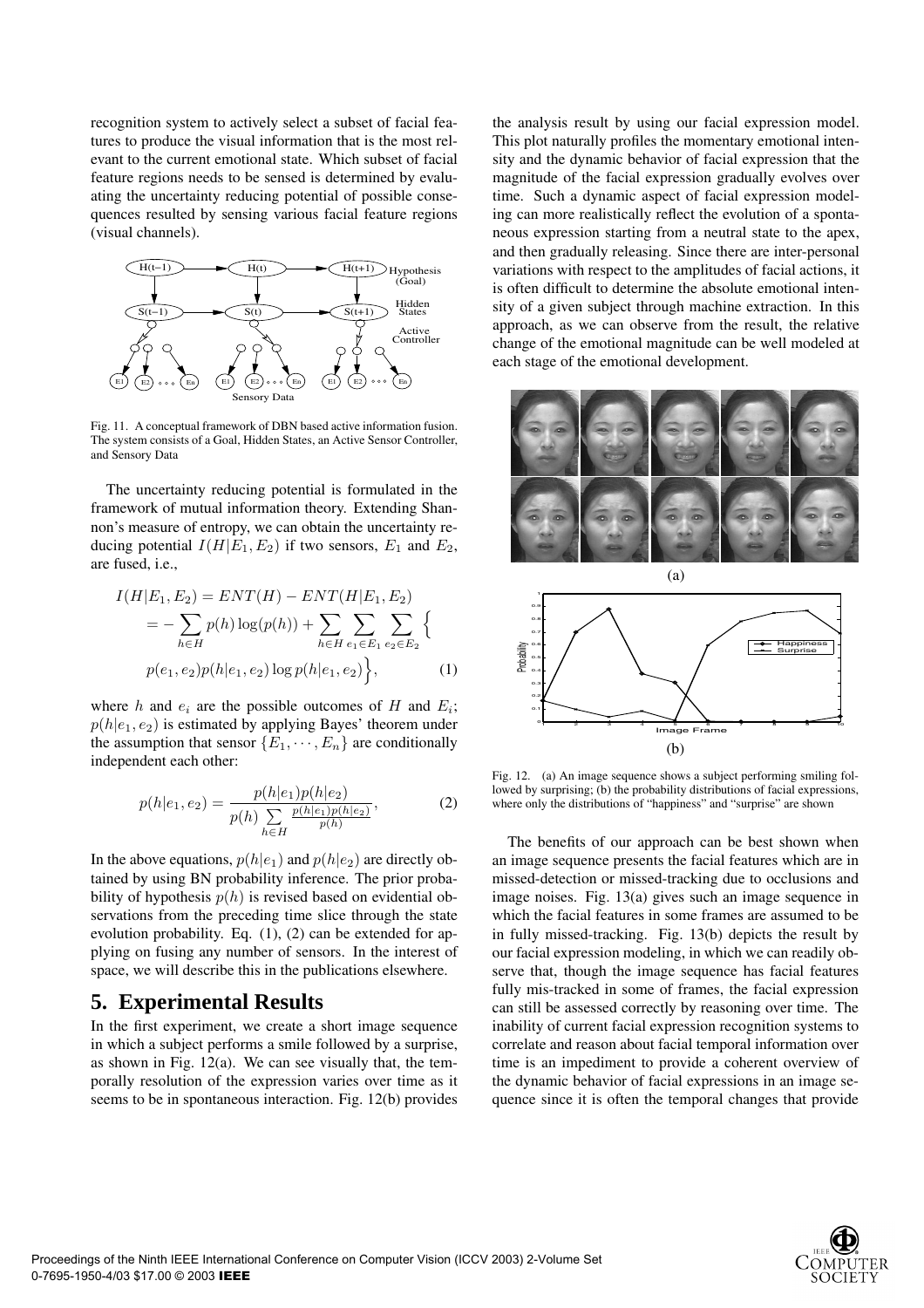critical information about what we try to infer and understand the human emotional expressions. By integrating the current multiple visual cues and the preceding evidences, our approach tends to be more robust in handling partial occluded facial expressions. An example is given in Fig. 14.



Fig. 13. (a) An image sequence with some image frames in fully missedtracking; (b) result from our facial expression model

As we have previously remarked, the facial deformations extracted from images may involve the feature tracking errors. If we fuse all current available visual cues at a time, the feature changes caused by tracking errors are also taken into account, and consequently, cause more ambiguities in classification. Additionally, if we go over all visual channels for the information of facial feature changes each time, this will cost unnecessary computations. We therefore choose actively and purposively the visual cues for fusion. In this example as given in Fig. 15(a), we let the maximum of two visual channels plus the visual evidence at the preceding time to be integrated at a time. The comparative result given in Fig. 15(b) shows that, in terms of uncertainty reduction, the active fusion is better than the passive fusion (fusing all available visual cues at a time for this case).

Finally, we present an example of facial expression understanding in a live image sequence. The original image sequence of facial expressions has 600 frames containing the six emotional expressions plus the neutral state among them. We provide selected images that will, hopefully, convey our results. Fig. 16 provides such a facial expression sequence of only 60 images resulted from sampling the origi-



Fig. 14. (a) A posed image sequence performing occluded facial expression; (b) result from our facial expression model



Fig. 15. (a) A segment of an image sequence; (b) comparative result between active and purposive fusion of visual cues and passive fusion of visual cues (fusing all available visual cues)

nal sequence in every 10 frames. Fig. 17 visually plots the probability distributions over six facial expressions for the image sequence as given in Fig. 16. The results consistently confirm that the dynamic aspect of our approach can lead to be more robust for facial expression analysis particularly in image sequences.

# **6. Conclusion**

Compared with the existing works on facial expression analysis, our approach enjoys several favorable properties: *First*, our approach has expressive power to capture the dependencies, uncertainties and temporal behaviors exhibited by facial expressions, so that dynamic behaviors of facial expressions can be well modeled. *Second*, our approach allows the recognition system to actively select a subset of the most relevant facial visual cues at a current time to correlate previous visual evidences, so that the uncertainty of